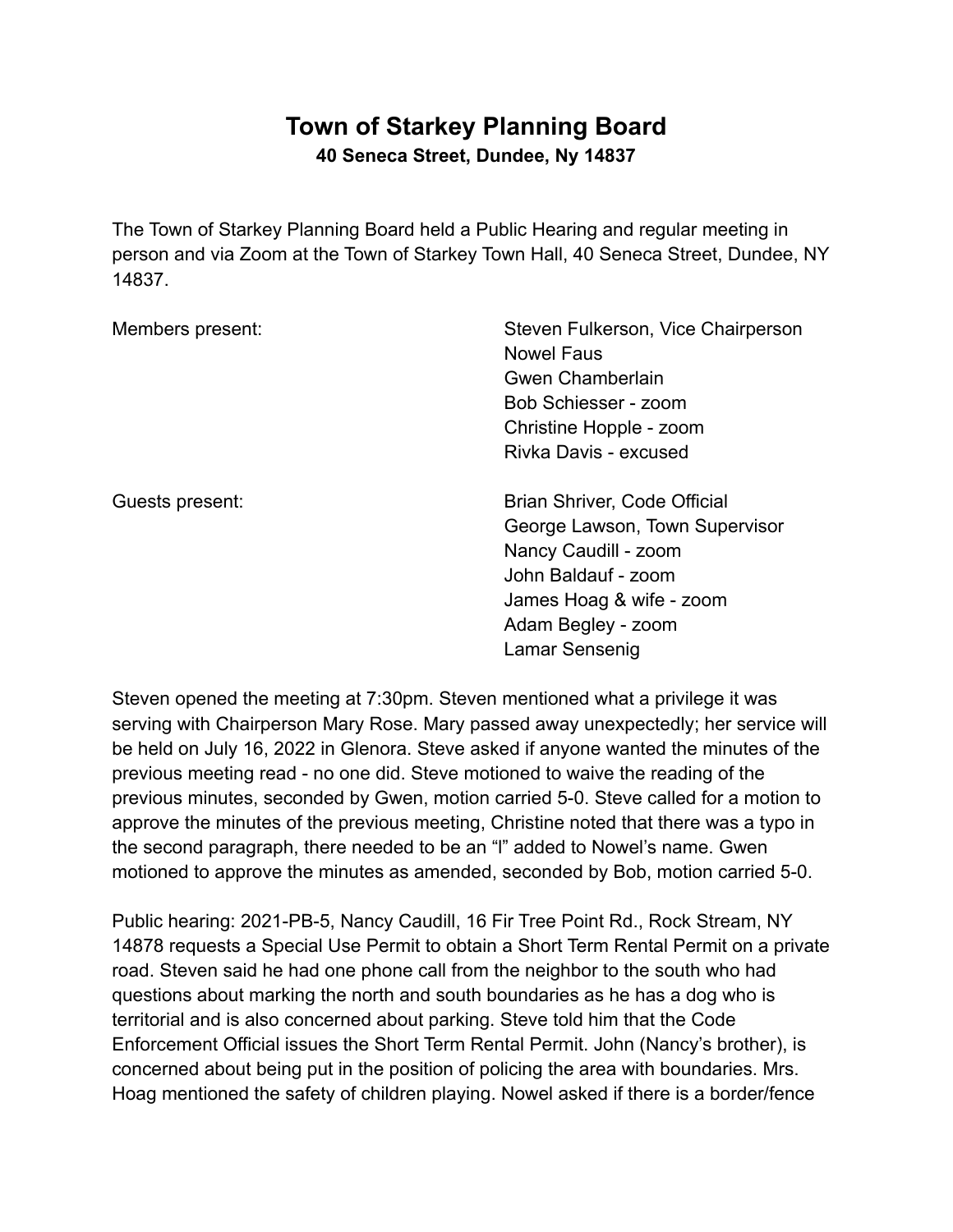that could be placed without causing a problem? Steve explained it would be in the Short Term Rental Permit. Nancy said they have plans to put out markers delineating the boundaries. The property manager will be available 24/7. Steve asked John Baldauf if it was going to be pet friendly. John answered they wanted it to be. Christine asked Mr. & Mrs. Hoag where their cottage was in relation to Nancy Caudills? Steven showed her on the map. James Hoag said he is ok with what John has suggested for boundary markers. Christine asked Nancy how far away is the management company? Nancy said the address is in Buffalo, NY and she is not sure where the liaison is at. Steve asked if the management company will be doing the turn over? Nancy said that there will be someone local to go in and clean etc. between guests. There will be someone local to contact. James asked what do you do if there is an issue? Steve explained the steps of contact and noting that the neighbors will be receiving a letter with the phone numbers of the contact people. Christine asked Steven if the Planning Board can put a limit to the number of people allowed. Steve explained that Brian Shriver, Code Official will be deciding any occupancy changes. James noted that he is not concerned with the Bauldauf's as they have been neighbors for years, just the Short Term Rental. Steven closed the Public Hearing at 7:58pm. Christine motioned to approve this application as submitted, seconded by Gwen, motion carried 4-0-1 with Nowel abstaining.

Steven opened the second Public Hearing at 7:58pm. 2022-PB-4, Jonathan Zimmerman, 625 Rock Stream Road, Rock Stream, NY 14878 requests an amended Special Use Permit to now include breeding dogs to his current Special Use Permit that is for brokering puppies/dogs with the maximum of 10 dogs. Christine was confused as the application said brokerage and now breeding. Brian S. said one board member wanted the original application that is why he included it in the email to members. Steve explained it to her. Gwen asked what happens if there are 8 adult dogs and then had 8 puppies they would be over the 10 dog limit. Mr. Zimmerman said small breed dogs usually have small litters. Nowel reads it as having 8-10 breeding dogs not to include puppies. Christine noted that when this first came to us there was a question about the applicants buying the property. Brian S. said they own the property now. Steve said there were no public comments. Steve motioned to approve the application as amended, seconded by Nowel, motion carried 4-1-0 with Christine voting no. George asked who oversees the operation. Mr. Zimmerman said NYS Ag & Markets.

New Business: 2022-PB-3 Lamar Sensenig, 5519 State Route 14A, Dundee, NY 14837 requests a Special Use Permit to use 32'x40' of an existing 40'x80' pole barn on his property for farm implement repair. Steve asked about water courses on the property. Mr. Sensenig said there is a small ditch for seasonal drainage. Steve asked about the driveway. Mr. Sensenig has not spoken with the State yet for an additional driveway. If it is not allowed they can use the driveway from the house and go to the barn. Steve